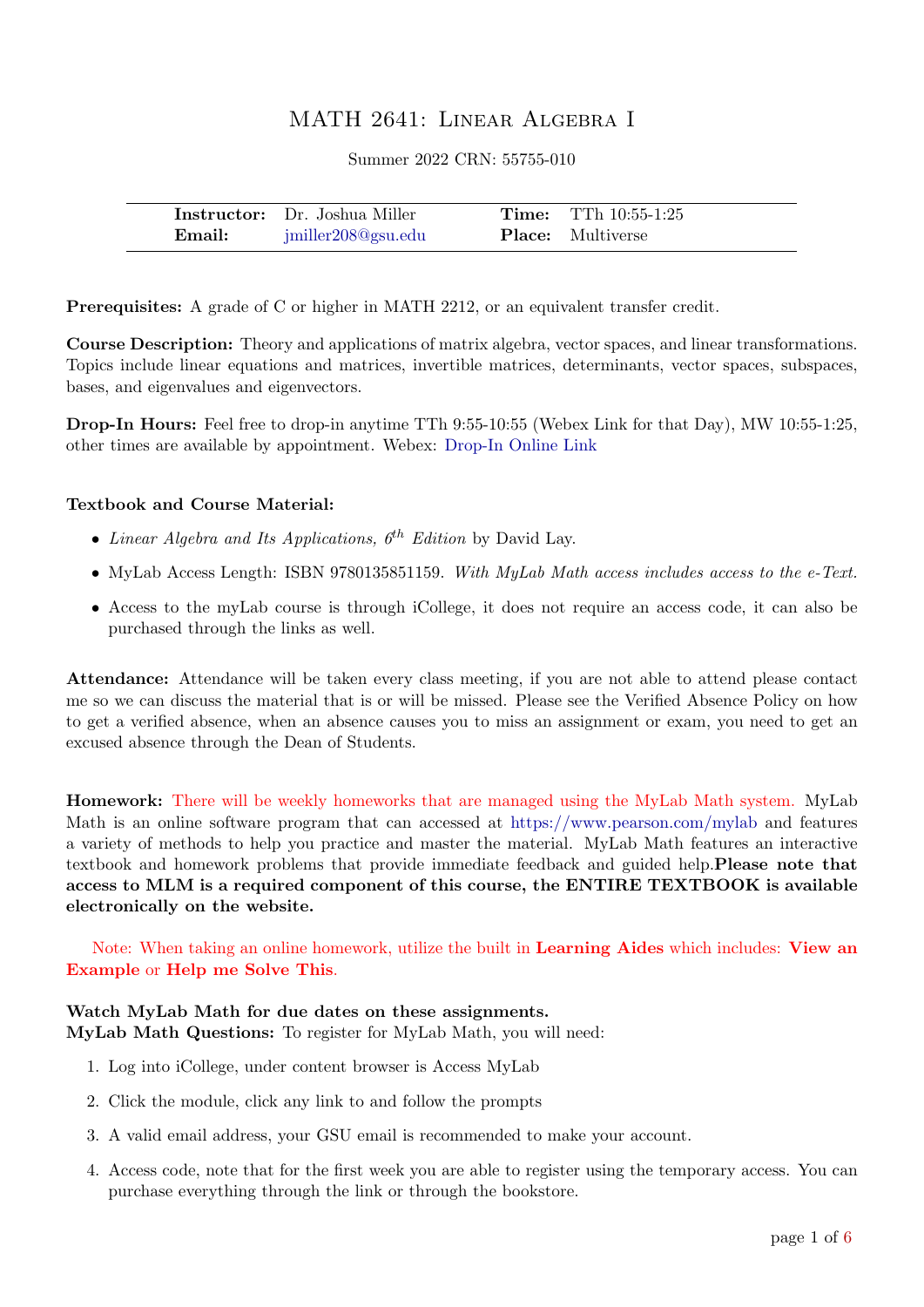Be aware that MLM does have scheduled down times, so be prepared in case that homework is due during those times. Whenever you have a technical issue with MLM, please use the Support link: [Pearson Support.](https://support.pearson.com/getsupport/s/contactsupport )

Tentative Course Outline: We will cover the following chapters from the text: Chapter 1, 2, 3, 4, 5. Below is the tentative schedule, please note that the schedule can change depending on the pacing:

| $6/7$ : Introduction, 1.1, 1.2, 1.3 | 6/9: 1.4, 1.5                                                                                    |
|-------------------------------------|--------------------------------------------------------------------------------------------------|
| 6/14: 1.6, 1.7, 1.8                 | $6/16: 1.8, 1.9,$ Review Exam 1                                                                  |
| 6/21: 2.1, 2.2, 2.3                 | 6/23: 2.4 2.8, 2.9                                                                               |
| 6/28: 3.1, 3.2                      | $6/30$ : Review Exam 2                                                                           |
|                                     | 7/7: 4.4, 4.5, 4.6                                                                               |
|                                     | 7/14: 5.3, 5.4                                                                                   |
|                                     | $7/21$ : Final Exam Review                                                                       |
| MLM Assignments Due: $7/25$         | Final Exam: $7/26-7/29$                                                                          |
|                                     | Week $5 \mid 7/5: 4.1, 4.2, 4.3$<br>  $7/12: 5.1, 5.2$<br>Week $7 \mid 7/19$ : Review for Exam 3 |

# Course Assignments: Homework:

- Online homework assignments may be attempted an unlimited number of times prior to the due date. The highest score is recorded.
- Homework assignments may be taken in any location and should be used to prepare for the exams. Since the homework assignments can be taken an unlimited number of times, you are able to practice these problems until you are able to complete them without any assistance.
- Any missed homework may be completed for at most 85% of the total assignment grade.

# Tests:

- There are three online exams and a final exam required and is comprehensive.
- These exams will be closed-books, closed notes, and with basic calculators allowed.
- These exams will be administered via iCollege and they require the use of Lockdown Browser and webcam.

# Tips on being Successful in this Course:

- 1. Ask questions, do not be afraid to raise your hand and say you do not understand.
- 2. Attend office hours, I offer some WebEx office hours, utilize them.
- 3. If you are sick, let me know. We can talk about what you missed.
- 4. Do not be afraid to email me or contact me through Discord.
- 5. If you are having technology problems, let me know. I can try to help or point you to the best person to help you.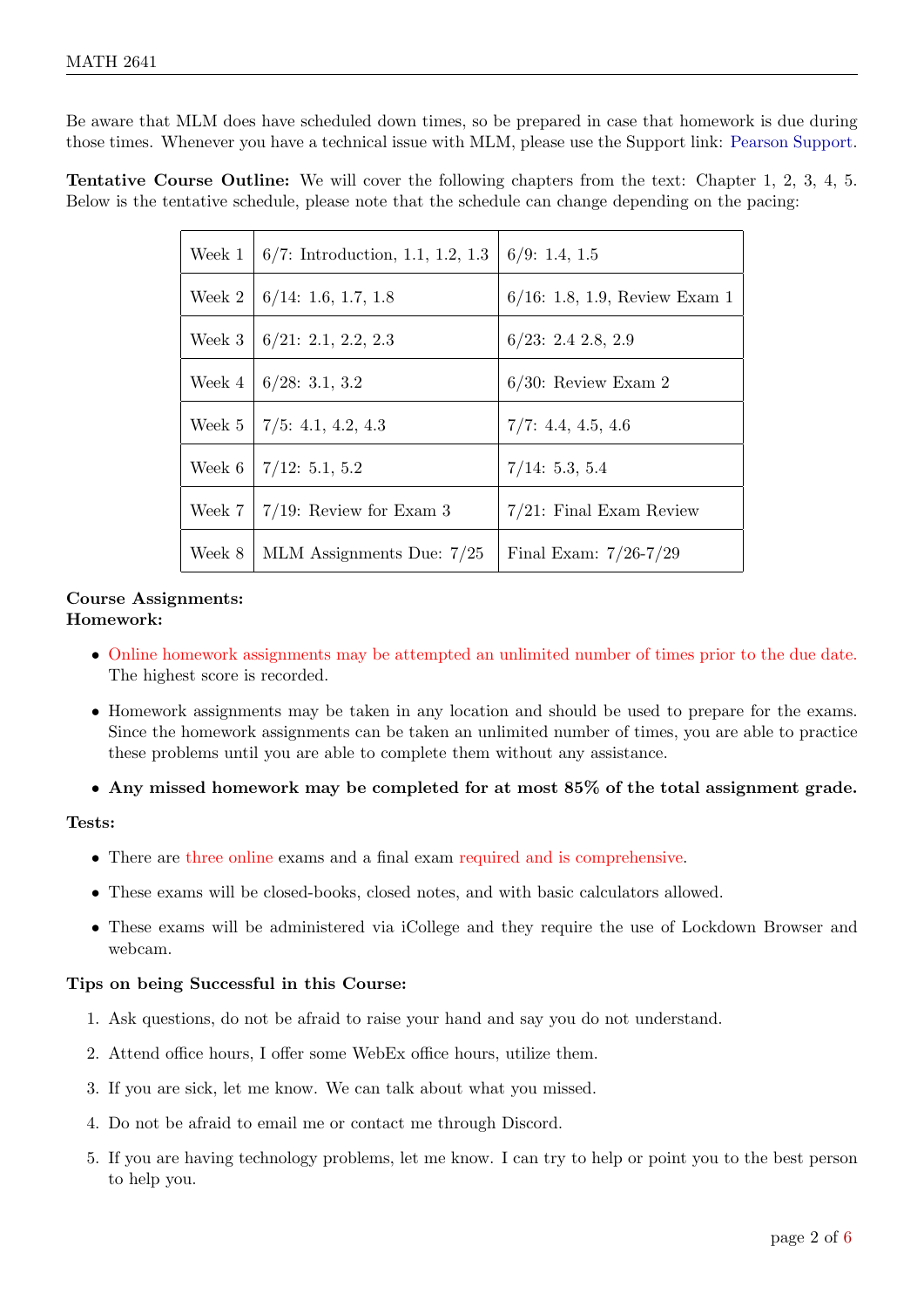# Grade Breakdown:

| Homework                                 | 20%     |  |  |
|------------------------------------------|---------|--|--|
| Test $(3 \text{ at } 17\% \text{ each})$ | 51%     |  |  |
| Attendance                               | 9%      |  |  |
| Final Exam                               | 20%     |  |  |
| Total                                    | $100\%$ |  |  |

Note: If your Final Exam score is higher than your lowest non-zero test score, then that test test score will be replaced by the average of the test score and the final exam in the determination of your final course grade. The overall average in your online grade book may be incorrect due to unattempted assignments not being set to zero. Your homework average is correct ONLY after work not attempted has been assigned a 'zero'.

Calculate your Grade: The Course Grade is computed by using the following formula: Score  $= 20(HW) + .51(Test 1 + Test 2 + Test 3)/3 + .09(Attendance) + .20(Final)$ Grading Scale:

| $\vert$ Grade $\vert$ A+ |                                                                                       | А | $ A-$ | $B+$ | $B-$ |  |  |
|--------------------------|---------------------------------------------------------------------------------------|---|-------|------|------|--|--|
|                          | Range   97-100   93-96   90-92   87-89   83-86   80-82   77-79   70-76   60-69   0-59 |   |       |      |      |  |  |

Rounding: When determining the final course average, grades will be rounded in the usual way. For example, a grade of 86.5 will be rounded to an 87, a grade of 86.4 will be rounded to an 86.

# Exam Dates and Covered Materials:

Test 1: 6/17-6/18, Chapter 1

Test 2: 7/1-7/2, Chapter 2, 3

Test 3: 7/22-7/23, Chapter 4, 5

Final Exam,: 7/26-7/29 (required and comprehensive)

Prerequisite Policy: During the first two weeks of the semester the Department of Mathematics and Statistics checks whether or not each student has met the prerequisites for this course. If you do not have the prerequisites, please inform me and change to another course right away. If our check finds that you do not have the prerequisites, you must drop this course or you will be dropped (or withdrawn) automatically.

Withdrawal: July 1st is the last day for regular withdrawal which avoids the grade of "F" or "WF". Please note, if you stop attending the course before the semester midpoint (July 1st), you may be administratively withdrawn from the course and receive a withdrawal grade. Attending the course implies consistent and active academic involvement in iCollege and on MLM. Failure to meet the following requirements will be considering as lack of attendance.

- 1. If you do not access any class resource on iCollege during the first five days of the semester, you will be administratively withdrawn from the class for non-attendance.
- 2. If you do not register for MLM during the first week, you will be administratively withdrawn from the class for non-attendance.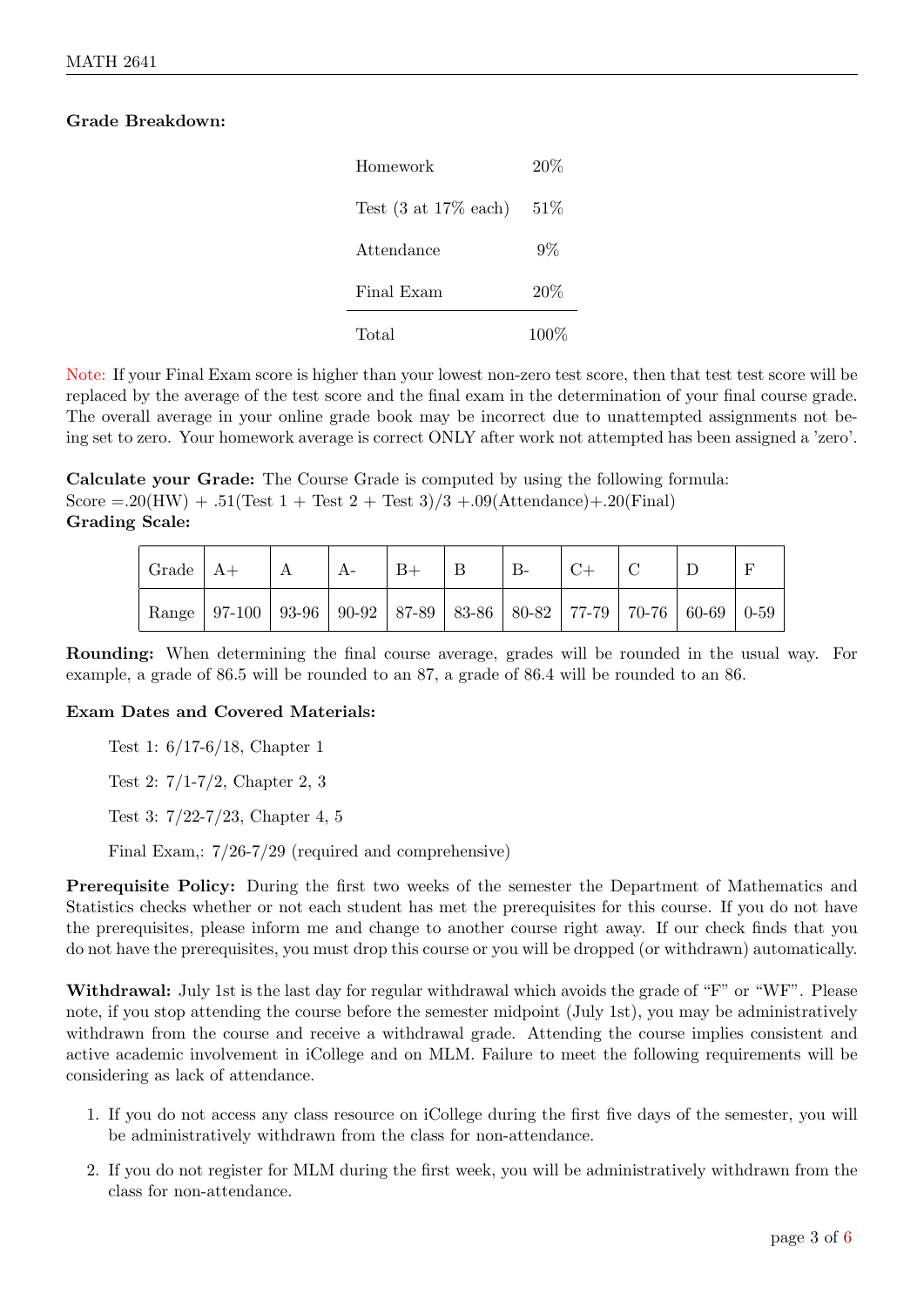- 3. If you do not have full access to MLM by June 14th, you will be administratively withdrawn from the course. If you have financial difficulties, please contact me.
- 4. If you create an MLM account but have a combined average of less than 50% for the homework assignments from the first week, you will be administratively withdrawn from the class for non-attendance.

Calculator Policy: For all graded assignments you are allowed (but not required!) to use a nonprogrammable, non-graphing, non-symbolic/algebra-solving scientific calculator. Use of mobile phones is not permitted in place of a calculator under any circumstances. Breaking these rules will be treated as cheating according to the university guidelines below.

# Policies:

Make-Up Policy: No make-up exams will be given unless in some extreme situations, like universityapproved excuses which must be verified in writing. If feasible, written notification in advance is required. Otherwise, it allows two working days for notification. Excuses must have some form of written verification, such as a doctor's note. Absence from the final exam will result in a grade of F for the course unless arrangements are made PRIOR to (one week before) the administration of the test. Absences are taken care of through the Dean of Students online form: [Click here.](https://deanofstudents.gsu.edu/student-assistance/professor-absence-notification/)

Incomplete Policy: Assignment of incompletes by an instructor follows the university policy on incompletes. In particular, incompletes can be assigned at the discretion of the instructor and not the student. The student must have completed most of the major assignments of the course (generally all but one). The student must be earning a passing grade in the course in the judgment of the instructor. A schedule for completion of assignments must be approved prior to the assignment of the incomplete.

Verified Absence Policies: Students who want to do well in this course will attend class following the class attendance policy. You will need an excused absence due to illness. GSU has a process for students seeking excused absences through the Dean of Students Office. Students submit documentation to [Click](https://deanofstudents.gsu.edu/student-assistance/professor-absence-notification/) [Here.](https://deanofstudents.gsu.edu/student-assistance/professor-absence-notification/) Professors will then be notified by the Dean of Students of any excused absence without the need to manage medical information individually.

Cheating & Plagiarism Policy: Cheating/plagiarism will not be tolerated on any work. A first occurrence will result in a grade of 0 on the assignment for all concerned parties as well as an Academic Dishonesty form being filed with the Dean of Students. A second occurrence will result in a grade of F for the course for the concerned parties and a second Academic Dishonesty form being filed." Also refer to the university Policy on Academic Honesty. For example: This course is conducted in a manner consistent with the university policy on academic honesty at [Code of Conduct.](http://codeofconduct.gsu.edu/)

Lockdown Browser: In an effort to curb cheating on online assignments, you will be required to use Lockdown Browser with Respondus Monitor (webcam proctoring) when taking assignments on iCollege. You should familiarize yourself with how this works and the hardware requirements by visiting [Click Me.]( https://web.respondus.com/he/lockdownbrowser/) (Note that this software doesn't work with Chromebooks.) A video of you taking your assignment is made and analyzed, providing the instructor with information about any incidents that might occur while you are taking it. More information on what is provided to the instructor can be found here: [Click Me.](https://web.respondus.com/monitor-review/) If you require additional hardware/software support to meet these requirements, you should contact CETL about resoursces available to you.

Unauthorized Public Posting and Distribution Policy: The selling, sharing, publishing, presenting, or distributing of instructor-prepared course lecture notes, videos, audio recordings, or any other instructorproduced materials from any course for any commercial purpose is strictly prohibited unless explicit written permission is granted in advance by the course instructor. This includes posting any materials on websites such as Chegg, Course Hero, OneClass, Stuvia, StuDocu and other similar sites. Unauthorized sale or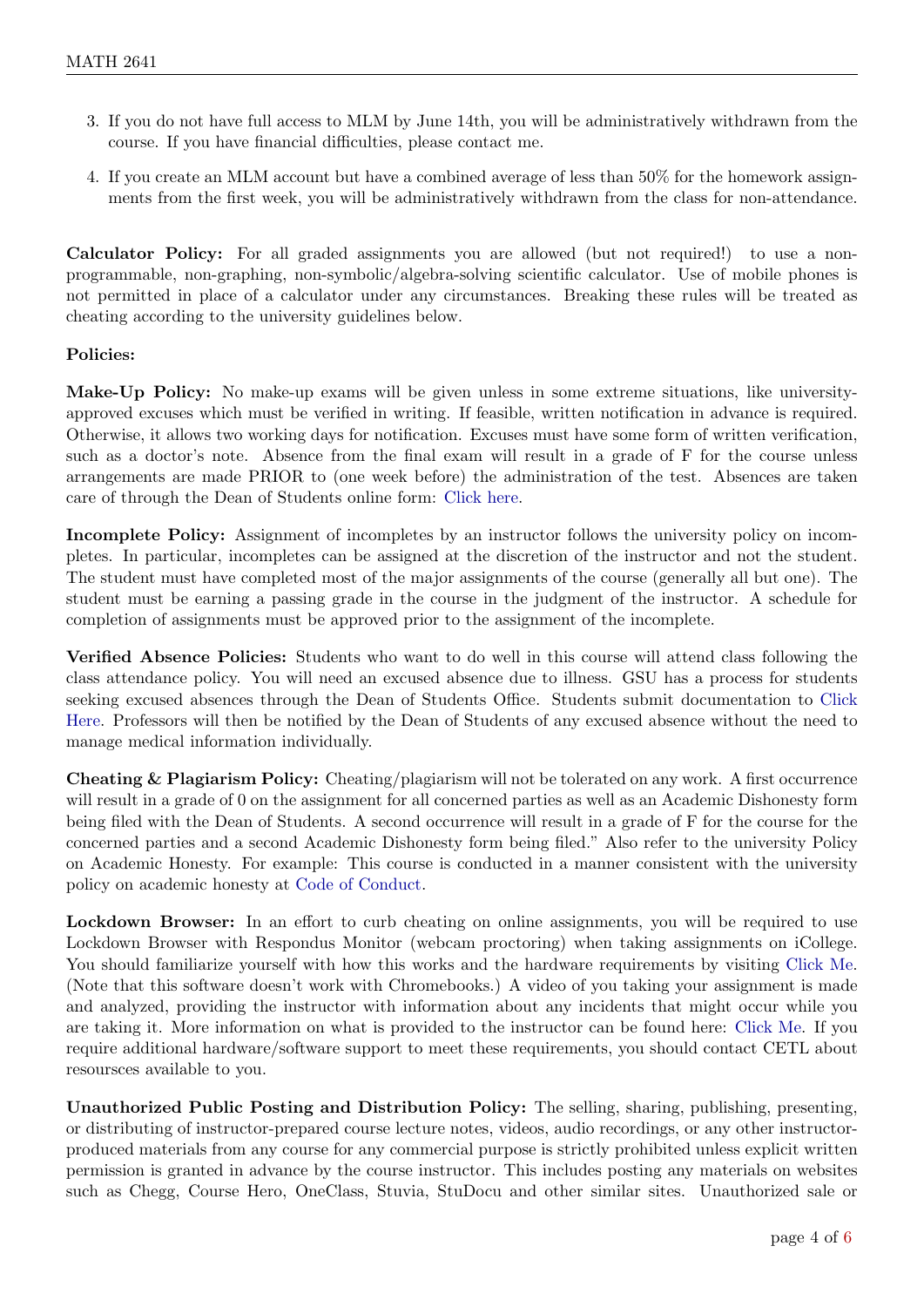commercial distribution of such material is a violation of the instructor's intellectual property and the privacy rights of students attending the class, and is prohibited. Failure to abide by these limitations constitutes a violation of the Policy on Academic Honesty and will be treated accordingly.

Disruptive Student Conduct in Classroom or Other Learning Environment: The university's disruptive student policy applies and students should familiarize themselves with the relevant parts of the student code of conduct at [Code of Conduct.](http://codeofconduct.gsu.edu/)

Student Accommodation: Students who wish to request accommodation for a disability may do so by registering with the Access & Accommodations center (formerly, Disability Service), Email: [access@gsu.edu,](mailto: access@gsu.edu) Web: [access.gsu.edu,](https://access.gsu.edu) Phone: 404-413-1560. Students may only be accommodated upon issuance by the Office a signed Accommodation Plan and are responsible for providing a copy of that plan to instructors of all classes in which accommodations are sought. Students eligible for extra time will be given additional time for the tests as indicated in the Letter of Accommodation. However, no additional arrangement will be made for the online assignments as this privilege is already incorporated in the online assignments.

Assessment of the Course: Your constructive assessment of this course plays an indispensable role in shaping education at Georgia State. Upon completing the course, please take time to fill out the online course evaluation.

Diversity Statement: As your teacher, I value human diversity in my classes whether expressed through race and ethnicity, culture, political and social views, religious and spiritual beliefs, language and geographic characteristics, gender, gender identities and sexual orientations, learning and physical abilities, age, and social or economic classes. I promise to respect the value of every student in this this class, and all of my students are encouraged to share his or her unique perspective as an individual, not as a representative of any category. Multicultural and intercultural awareness and competencies are key leadership skills, and we intend to present material and classroom activities that respect and celebrate diversity of thought, background, and experience. One part of your collegiate education is to challenge assumptions and to provide new and sometimes challenging ways of looking at issues, however if you ever feel uncomfortable regarding content or perspectives that are presented or discussed by myself, guest speakers, or other students I encourage you to contact me immediately so that we can discuss those feelings. I would like to use your preferred language when addressing you, so please let me know if your preferred name (or the pronunciation of that name) differ from what we are using and we ask that each of you let us know your preferred gender pronouns. Your suggestions on how to incorporate diversity in this course in a meaningful way are appreciated and encouraged.

Student Basic Needs: Any student who faces challenges securing their food or housing and believes this may affect their performance in the course is urged to contact the Dean of Students for support. Furthermore, please notify the professor if you are comfortable in doing so. This will enable us to provide resources that we may possess. The [Embark program at GSU](https://deanofstudents.gsu.edu/student-assistance/embark/) provides resources for students facing homelessness.

# Academic Support:

- 1. Form virtual study groups with your classmates, we have a discord server to help facilitate this or host!
- 2. Ask your instructor!!! Ask all your questions during your instructors' virtual office hours or by email.
- 3. Visit the Math Assistance Complex (MAC) at [MAC Tutoring](http://mathstat.gsu.edu/undergraduate/current-students/mac/) for free online tutoring help.
- 4. Visit the Counseling and Testing Center at [Counseling Center](http://counselingcenter.gsu.edu/) for learning assistance, test anxiety classes, student support services, etc.

This syllabus is subject to change at the instructor's discretion. All changes to the course will be announced in class or on iCollege and all students are responsible for keeping track of such